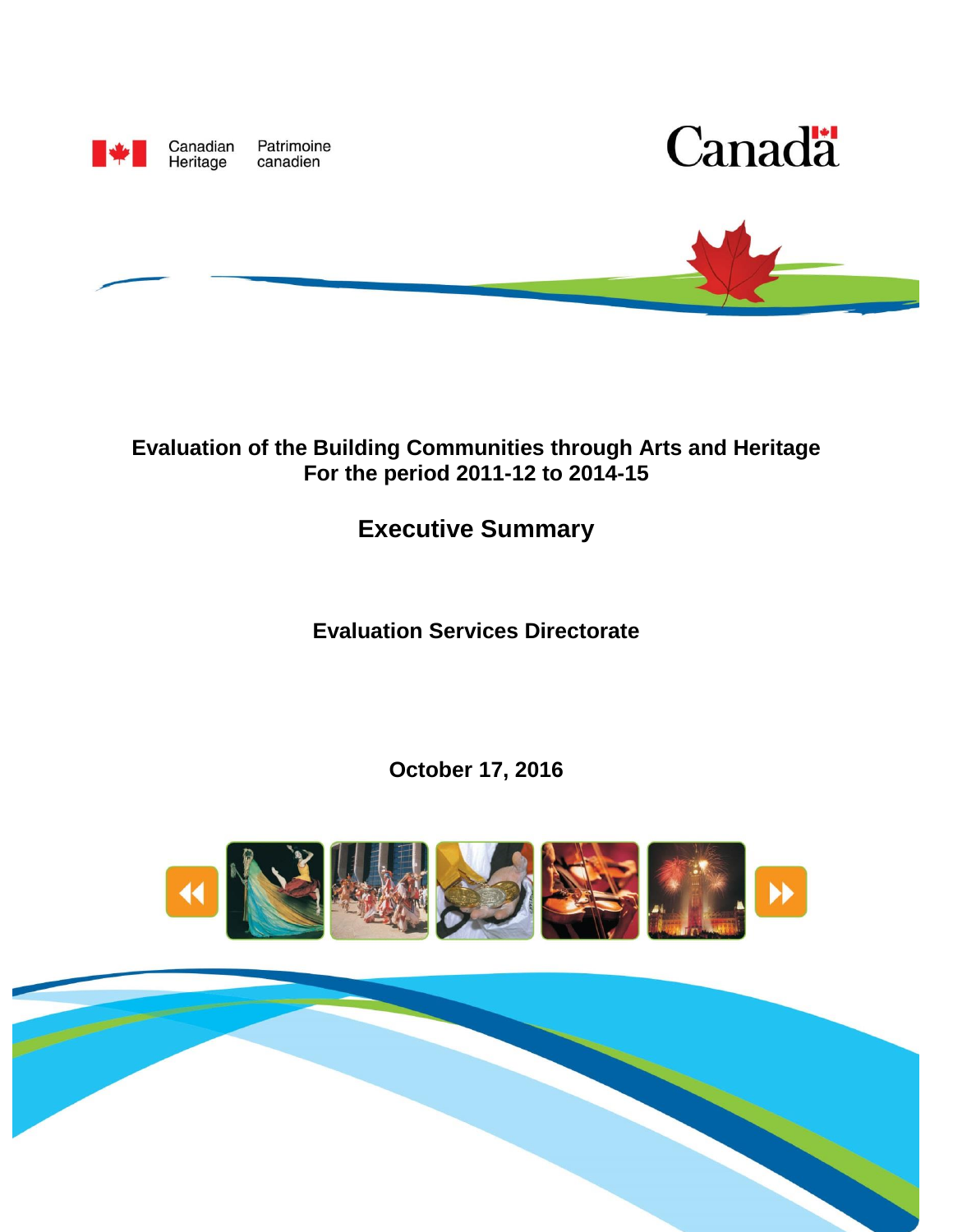Cette publication est également disponible en français.

This publication is available in HTML format on the Internet at [canada.ca/canadian-heritage](http://canada.pch.gc.ca/eng/1461165106884/1461165199277) © Her Majesty the Queen in Right of Canada, represented by the Minister of Canadian Heritage, 2016

Cat. No. CH7-10/2016E-PDF ISBN 978-0-660-23189-1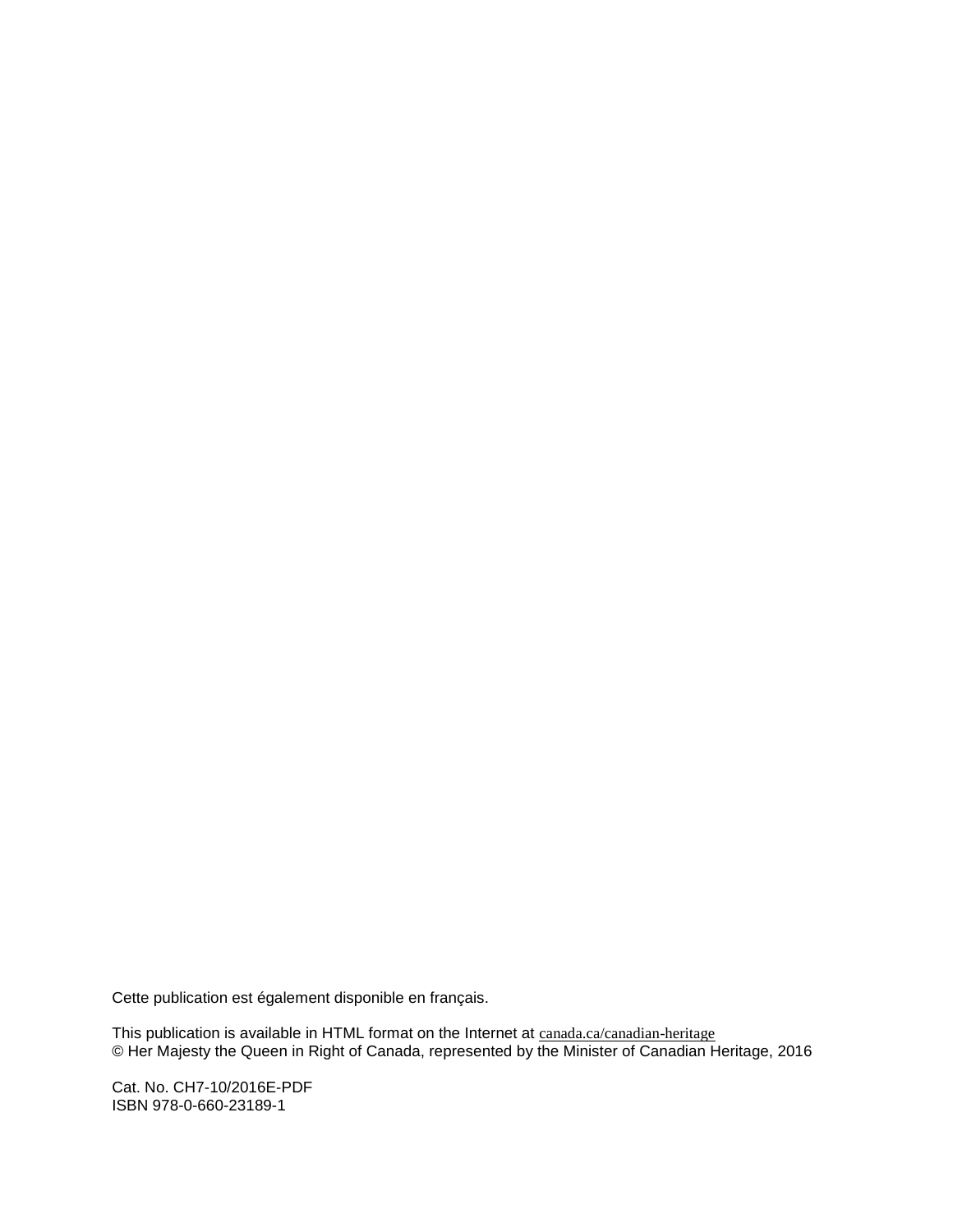# List of Acronyms

| <b>BCAH</b>   | Building Communities through Arts and Heritage                        |
|---------------|-----------------------------------------------------------------------|
| <b>CAPF</b>   | <b>Canada Arts Presentation Fund</b>                                  |
| <b>CCSF</b>   | Canada Cultural Spaces Fund                                           |
| <b>CED</b>    | Citizen Engagement Directorate                                        |
| <b>CIC</b>    | Citizenship and Immigration Canada                                    |
| <b>DPR</b>    | <b>Departmental Performance Report</b>                                |
| <b>ESD</b>    | <b>Evaluation Services Directorate</b>                                |
| <b>EOS</b>    | <b>Enterprise Online System</b>                                       |
| GC            | Government of Canada                                                  |
| Gs&Cs         | <b>Grants and Contributions</b>                                       |
| <b>GCIMS</b>  | Grants and Contribution Information Management System                 |
| <b>IPPMEC</b> | Integrated Planning, Performance Measurement and Evaluation Committee |
| <b>NCSPHP</b> | National Cost-Sharing Program for Heritage Places                     |
| <b>OLMC</b>   | <b>Official Language Minority Communities</b>                         |
| <b>PAA</b>    | Program Alignment Architecture                                        |
| <b>PCH</b>    | Department of Canadian Heritage                                       |
| <b>PMERS</b>  | Performance Measurement, Evaluation and Risk Strategy                 |
| <b>PRG</b>    | Policy Research Group                                                 |
| P/T           | Provinces and Territories                                             |
| <b>RPP</b>    | <b>Report on Plans and Priorities</b>                                 |
| <b>TBS</b>    | <b>Treasury Board Secretariat</b>                                     |
| Ts&Cs         | <b>Terms and Conditions</b>                                           |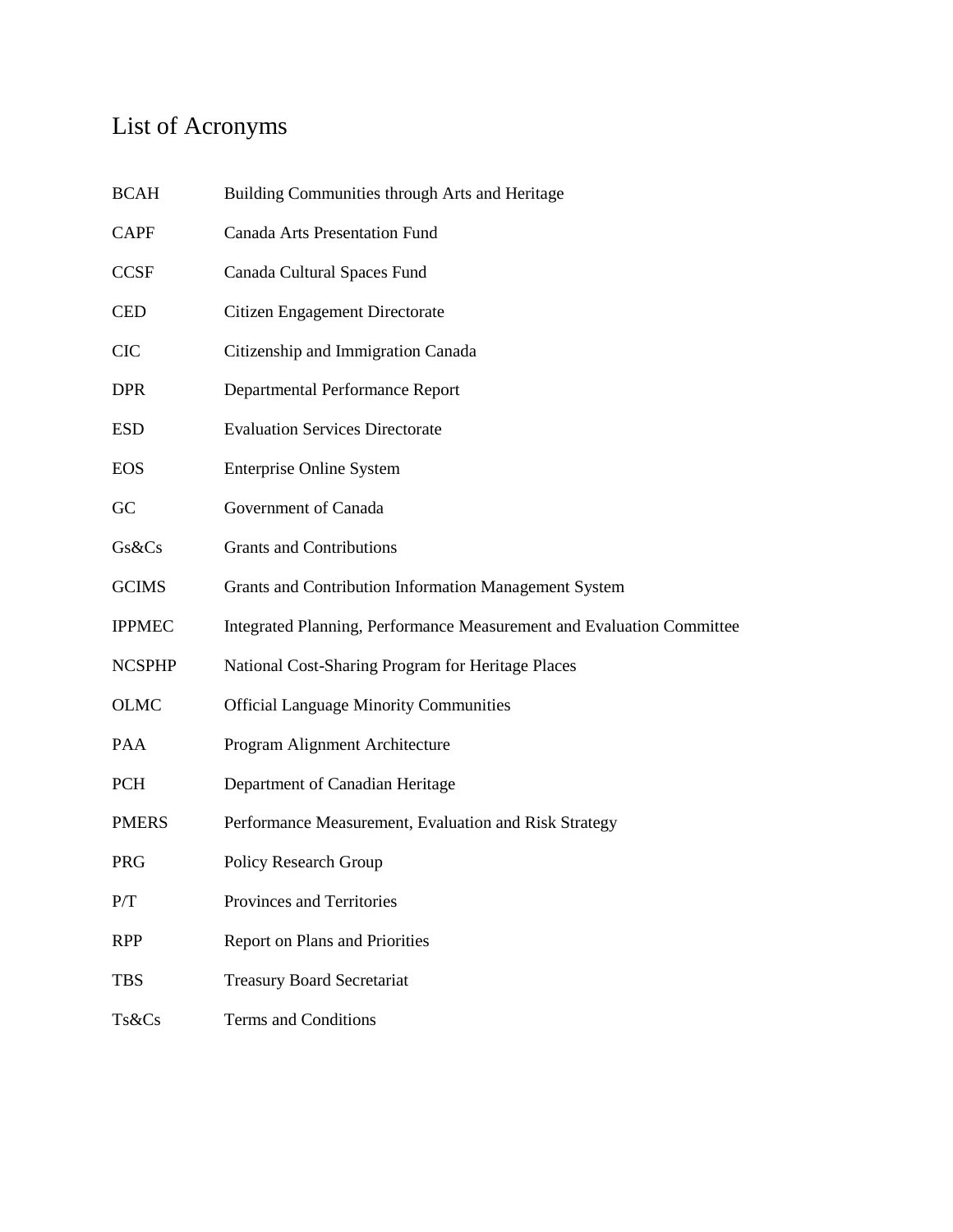# **Executive summary**

#### **Overview of the program**

The Building Communities through Arts and Heritage (BCAH) program, managed and delivered by Community Engagement Directorate within the Citizen Participation Branch of the Department of Canadian Heritage (PCH), was launched as a new program in 2007 in response to the federal budget which expressed the intent to support local arts and heritage festivals and small capital projects that place an emphasis on local engagement. In August 2009, the Legacy Fund component was added to support larger capital projects that involve the restoration, renovation or transformation of existing buildings and/or exterior spaces.

BCAH provides grants and contributions (Gs&Cs) to non-profit community organizations, aboriginal governments or municipal governments to support them in planning and organizing events and projects that engage citizens in their communities through the performing and visual arts, as well as through the expression, celebration and preservation of local heritage. BCAH is administered through three sub-components:

- The **Local Arts and Heritage Festivals** component provides funding in support of festivals, events and activities that engage Canadians in their communities through recurring public presentations of local artists and/or of local historical heritage.
- The **Community Historical Anniversaries Programming** component provides funding in support of non-recurring events and activities that engage Canadians in their communities through the commemoration of major anniversaries of significant local events and/or persons.
- The **Community Historical Anniversaries Legacy Fund** component provides funding in support of capital projects that engage Canadians in their communities through the commemoration of major anniversaries of significant local events and/or persons.

BCAH is a subprogram under Program – Engagement and Community Participation, as presented in the PCH Program Alignment Architecture (PAA) and contributes to the Strategic Outcome – "Canadians share, express and appreciate their Canadian identity".

## **Context and purpose**

The evaluation of BCAH covers the period from April 1, 2011 to March 31, 2015. The evaluation was conducted in 2015-2016 by the PCH Evaluation Services Directorate (ESD) with support from the Policy Research Group (PRG) for the literature review and the administration of the surveys.

The purpose of the evaluation was to examine the following:

 $\bullet$  the relevance of the program, in particular the extent to which (i) BCAH continues to meet a demonstrable need and responds to the needs of Canadians; (ii) BCAH's objective aligns with federal government priorities and departmental strategic outcomes; and (iii) BCAH aligns with federal government and PCH roles and responsibilities;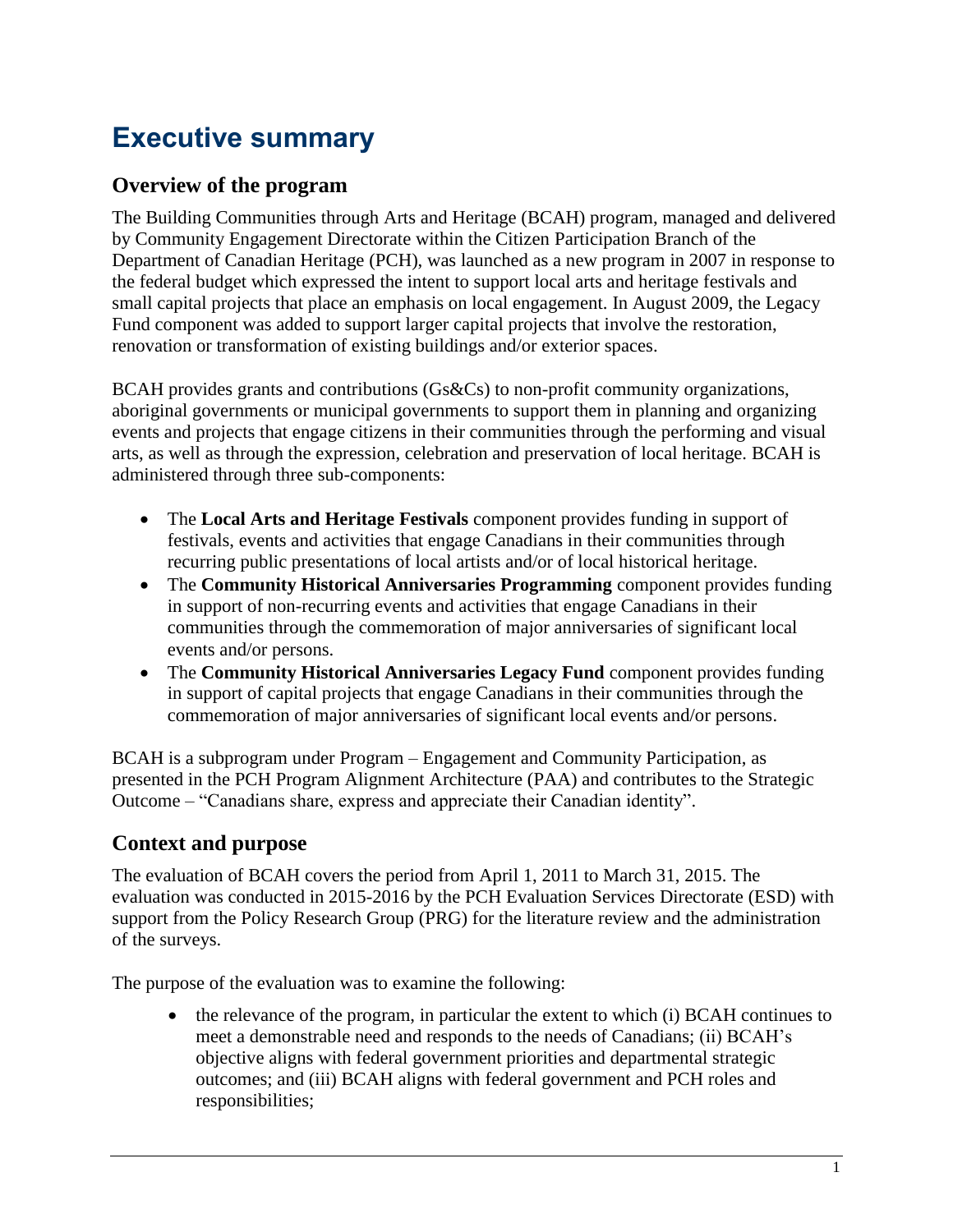- the performance of the program (effectiveness, efficiency, and economy); and
- other issues pertinent to the program, including performance measurement and program design and delivery.

#### **Evaluation approach and methodology**

#### **Methodological approach**

The evaluation used the following lines of investigation: literature review; document review; review of project files and administrative databases; interviews with key informants, including PCH officials (National Headquarters and regional), BCAH funding recipients, applicants who had been unsuccessful in obtaining funding and representatives of municipal and provincial governments; case studies; and surveys of funding recipients and applicants who were unsuccessful in obtaining funding.

#### **Limitations and challenges**

Limitations of the evaluation were taken into consideration in the presentation of findings, conclusions, and recommendations including: a lack of data on the longer-term outcomes of the program; some gaps in performance data for 2014-2015 for Legacy Fund projects; and the scope of the program involving three different components with different activities, funding models and assessment processes which added to the complexity of the evaluation.

# **Findings**

## **Relevance**

The conditions under which BCAH was formed persist today, including few funding sources for small local festivals, commemorative events and for arts and heritage capital projects generally, and more specifically for events and projects with the primary objective of citizen engagement. Canada's arts and heritage infrastructure is suffering from years of neglect with a deficit of funding support for the restoration, renovation or transformation of existing buildings and/or exterior spaces with local community significance.

Recipients view BCAH's citizen engagement objective as relevant with the majority of Local Festivals and Community Anniversaries recipients agreeing to "a great extent" that BCAH is an effective mechanism to increase engagement of citizens in their communities. Legacy Fund recipients were somewhat less likely to agree "to a great extent".

Evaluation evidence indicated consensus among Canadians that arts and cultural experiences contribute to community and individual well-being. BCAH-funded festivals, in particular, played a role in generating a sense of community and belonging, civic engagement and community pride – further solidifying the relevance of federal support in this area.

BCAH was responsive in that it provided funding to almost all eligible Local Festivals and Community Anniversaries applicants (90%) who achieved the minimum required merit score and to 70% of eligible Legacy Fund applicants. However, the amount of funding requested exceeded the available funds. During this period, successful applicants requested \$152.5 million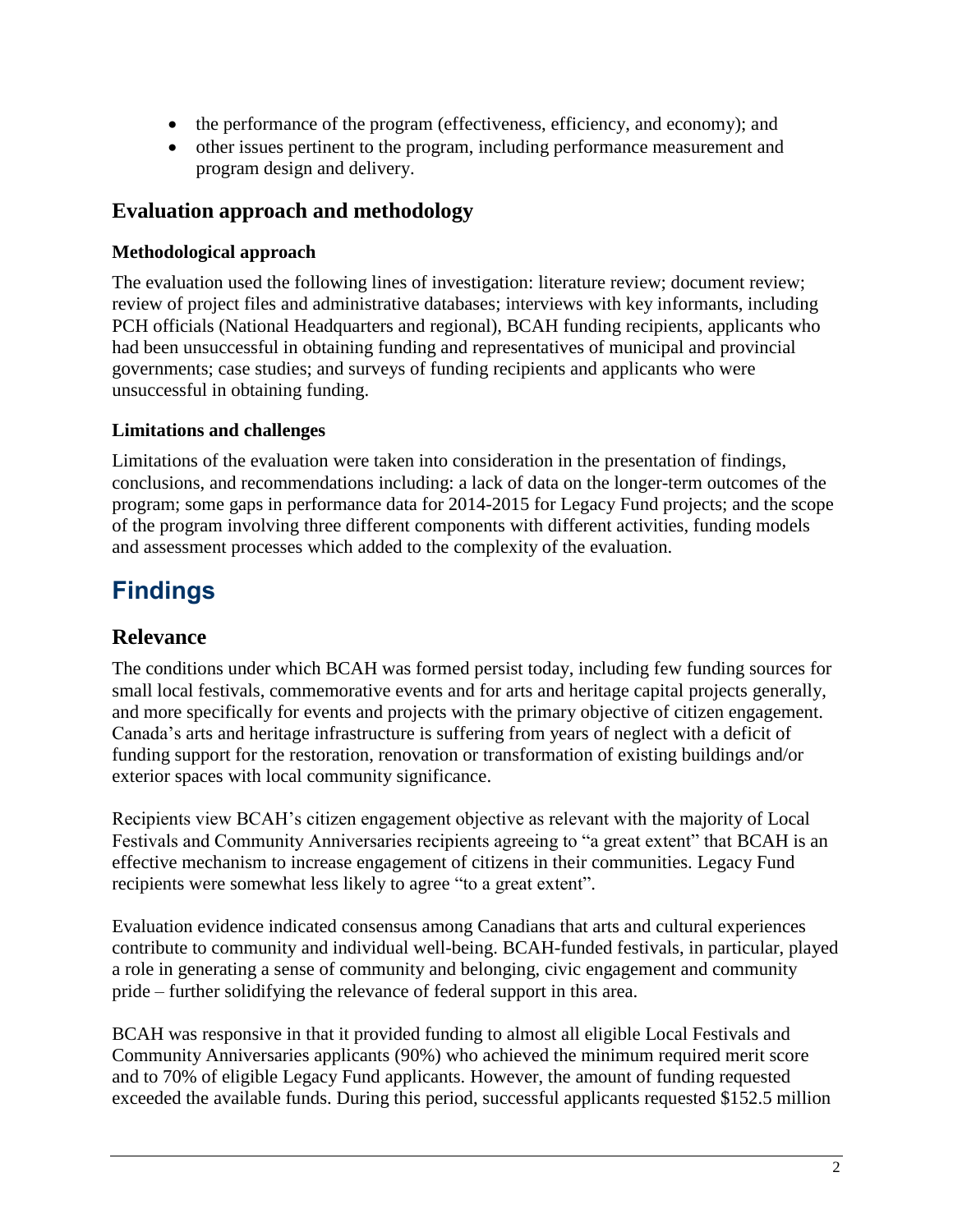and the federal government provided local organizations about 68.3 million to carry out local festivals, community anniversaries and legacy projects in their communities. The average amount of funding per project relative to the eligible amount requested for the four years covered by the evaluation was 41.3% for Local Festivals and 44.1% for Community Anniversaries projects. For Legacy Fund projects, the amount paid to the recipient relative to requested amount averaged 74%.

In the last two years of the evaluation period, the program has received fewer applications, particularly to the Community Anniversaries and Legacy Fund components. No clear reason emerged for the fewer applications. PCH key informants suggested that the fewer applications could be attributed to the normal maturing of the program and factors such as the eligibility requirement linked to a 100 year anniversary or greater in increments of 25 years.

During the period covered by the evaluation, the BCAH program aligned with government priorities aimed at promoting vibrant Canadian communities and supporting arts culture and heritage, and with PCH's strategic outcome that Canadians share, express and appreciate their Canadian identity. It contributed to two departmental priorities – bringing Canadians together and celebrating our history and heritage. The program currently does not target funding to support Government of Canada (GC) diversity goals or PCH priority groups (for example, Official Language Minority Communities (OLMC), ethno-cultural and Indigenous Canadians and youth).

All key stakeholders agreed that delivery of the program is an appropriate role for the federal government and PCH given the PCH mandate to foster a stronger Canadian identity through active, engaged and inclusive citizenship; the recognition of the importance of a shared civic identity; and the fact that there are few other sources of funding, particularly for small local festivals and, in particular, festivals with an objective of citizen engagement.

## **Performance: Achievement of expected outcomes**

Between 2011-2012 and 2014-2015, PCH funded 3336 projects and provided local organizations about 68.3 million to carry out local festivals, community anniversaries and legacy projects in their communities, contributing to the program's immediate outcome – local organizations receive financial resources to carry out local festivals, community anniversary and/or legacy projects in their communities. Funding helped recipients offset the costs associated with engaging local artists, artisans and heritage performers and with supporting their volunteers. While BCAH funding had a significant impact on the ability of the majority of recipients to undertake their events, it had a greater impact on Legacy Fund recipients and rural recipients of local festivals. They were more likely to indicate in their survey responses that their event would not have occurred without BCAH funding.

Funded organizations contributed to the achievement of BCAH's citizen engagement outcomes:

 BCAH funding played a significant role in helping organizations to leverage cash and inkind support from local community partners. Funded organizations successfully secured local partners and obtained substantial sums of cash and in-kind support from municipal and community partners, as well as non-local partners such as provincial governments.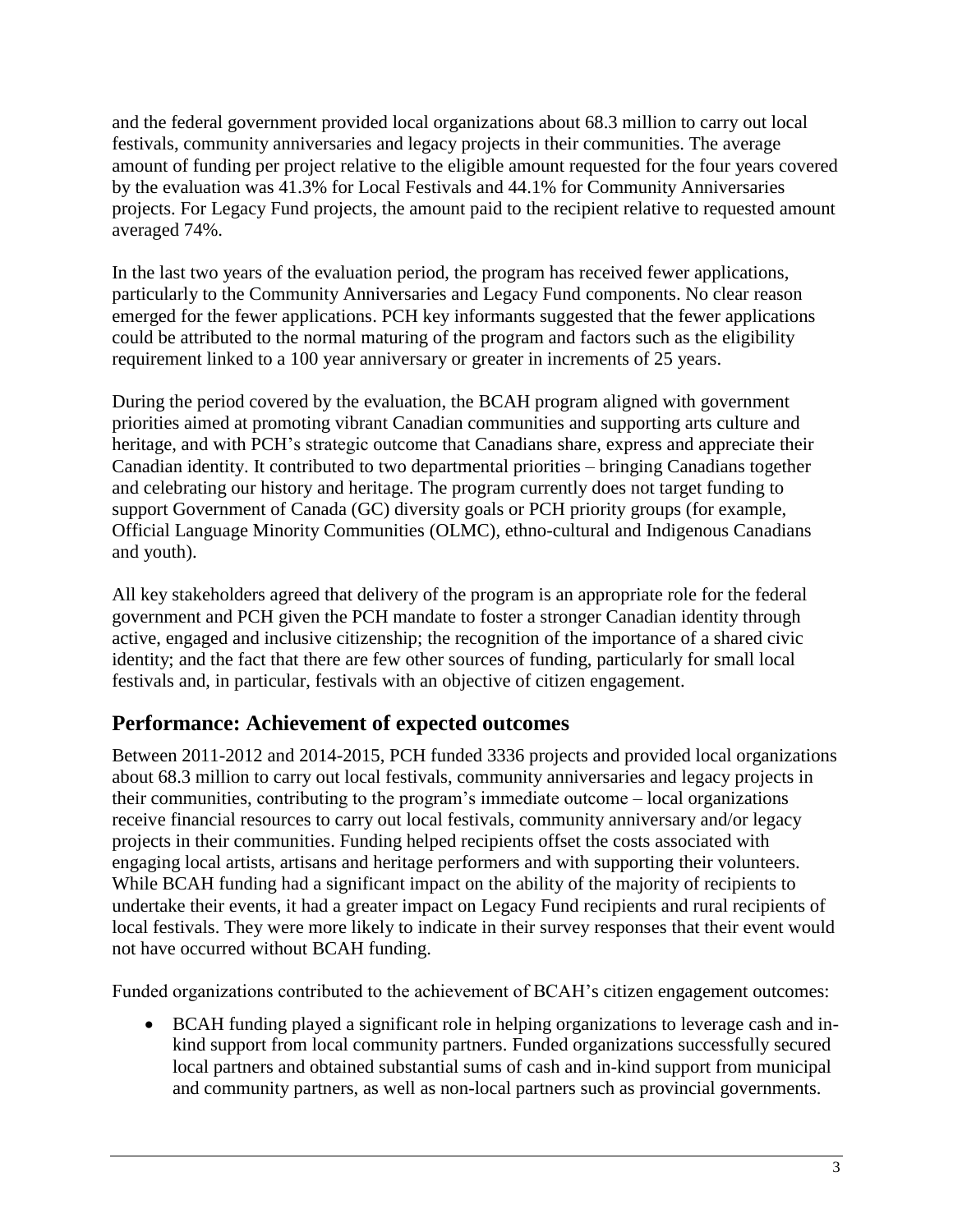Between 2011-2012 and 2014-2015, BCAH-funded projects secured \$298.6 million in cash and in-kind support from municipal and community partners. For every \$1 investment by PCH, BCAH projects secured \$5 of cash and in-kind support from municipal and community partners.

- Overall, BCAH projects averaged 159 volunteers and 4,366 volunteer hours per project, exceeding its target of 149 volunteers and 3,954 volunteer hours per project.
- BCAH projects provided local artists, artisans and heritage performers with opportunities to be involved in their communities. BCAH projects averaged 158 local artists, artisans and heritage performers per project, exceeding its target of 125 per project.
- BCAH projects provided local citizens with opportunities to be exposed to local arts and heritage. BCAH projects averaged 28,436 visitors/attendees per project, exceeding its target of  $22,343$ .<sup>1</sup>

Legacy Fund projects, by their nature, offer fewer opportunities for citizen engagement. Therefore outcome results were relatively modest in terms of the number of volunteers, artists, artisans and heritage performers when compared with the Local Festivals and Community Anniversaries components.

There was no systematic reporting of outcomes beyond data collected on immediate and intermediate outcomes at the conclusion of funded projects, therefore, it is difficult to discern the achievement of the longer-term, ultimate outcome – citizens across the country are engaged in their communities through local arts and heritage. However, anecdotal evidence from interviews and surveys suggested that BCAH projects generated social benefits for communities, contributed to a greater appreciation of arts and heritage, led to the creation of longer-term partnerships and generated benefits for artists.

## **Performance: Efficiency and economy**

 $\overline{a}$ 

The overall administrative costs incurred by PCH for the management and delivery of the program totaled \$15,752,828 for the period 2011-2012 to 2014-2015 which represented 18.7% of total BCAH expenditures. This was higher than the previous evaluation (16.4%) and higher than similar PCH programs, evaluated in 2014 (Canada Cultural Spaces Fund (CCSF) at 7% and Canada Arts Presentation Fund (CAPF) at 11%). Comparing the volume of applications, BCAH's Local Festivals component had, 1.4 times the applications annually than CAPF. Comparing the Legacy Fund to CCSF, CCSF had four times the number of applications annually.

The proportion of administration costs to total expenditures for the administration of the Legacy Fund and program-related activities undertaken at National Headquarters averaged 20.7% for the four years covered by the evaluation. <sup>2</sup> The administration costs relative to total expenditures was higher in 2014-2015 (25.1%) because the program lapsed \$2.7 million in G&C funds. Some Legacy Fund recipients were unable to spend all their funding and a number of projects were not

<sup>&</sup>lt;sup>1</sup> Target are specified in the program's Performance Measurement, Evaluation and Risk Strategy (May 2013). 2 It should be noted that the administrative costs for the Legacy Fund, administered by National Headquarters, included part of the costs associated with the Director General's office, as well as the costs associated with the program coordination function for the two regionally delivered components.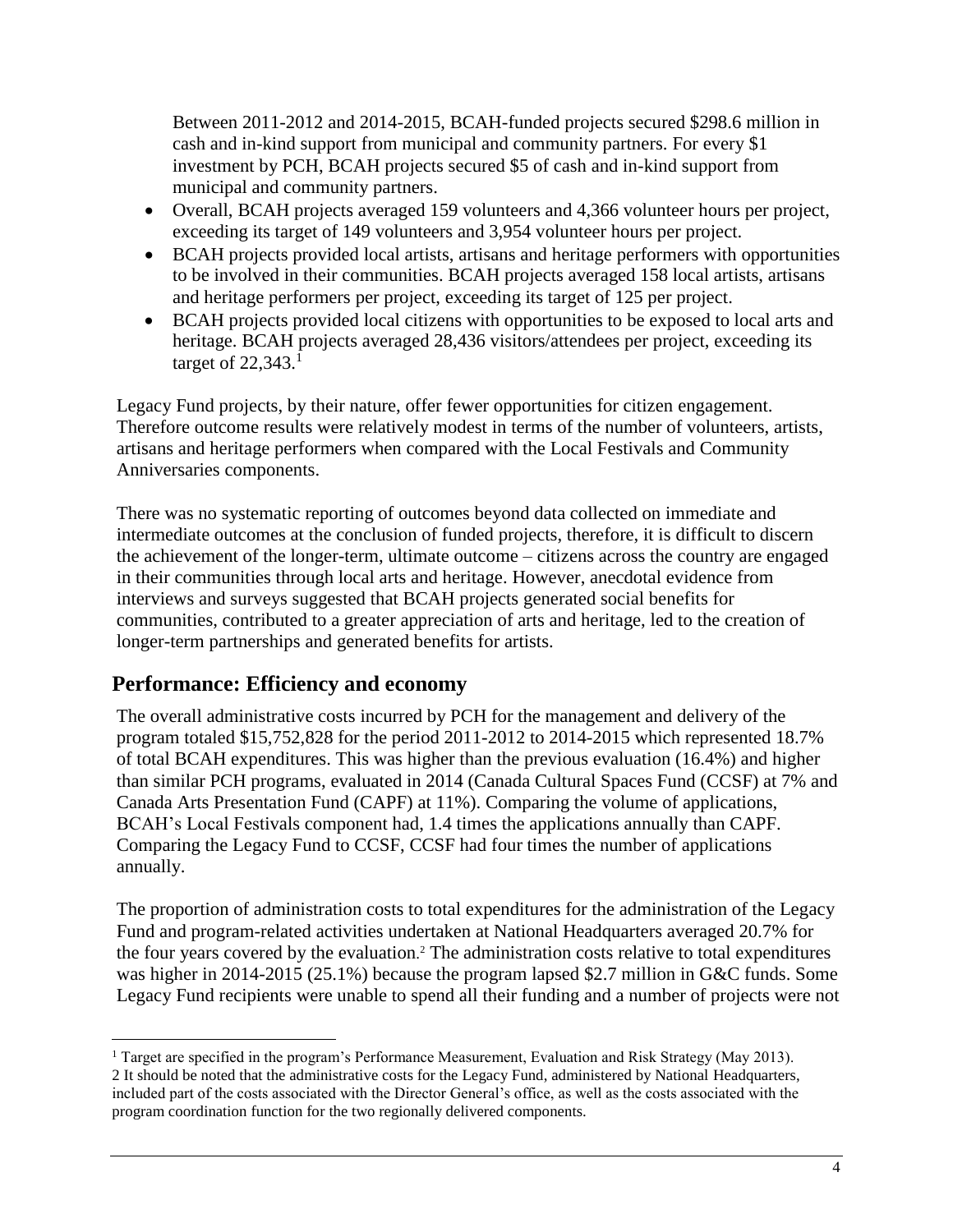approved. Due to timing, the program was unable to reallocate funds. The proportion of administrative costs to total program expenditures to deliver the Community Anniversaries and Local Festivals components, and related regional activities, was relatively stable, averaging 18.2% over the four years.

Compared with the Local Festivals and Community Anniversaries, Legacy Fund projects had higher administrative costs per application reviewed and projects funded reflecting differences in the characteristics and complexity of Legacy Fund projects; the number of applications approved; the amount of funding; and the structure of the application review process. The Legacy Fund also had the highest cost per outcomes reflecting the fact that legacy projects are fundamentally different from Local Festivals or Community Anniversaries projects, and have lower levels of citizen engagement.

All stakeholders were of the view that BCAH is complementary to any other program delivered by other funding organizations or levels of government. A review of PCH programs concluded that they have different objectives and are designed to fill a specific niche so are complementary. A scan of provincial/territorial (P/T) programs concluded that most have an economic or tourism focus, rather than a citizen engagement focus.

#### **Performance: Other issues**

Overall, recipients were satisfied with the design and delivery of the program. Survey results showed lower levels of satisfaction with some aspects of the program including the timeliness of notification of the funding decision, the complexity of the funding application and, in the case of local festivals, the level of funding provided relative to what was requested. The program's objective to fund all eligible recipients who achieve a minimum required merit score contributes to efficiency and equity and enables the program to support more applicants. However, a number of factors can affect individual contributions and contribute to fluctuations in amounts received by some recurrent festival recipients each year. These fluctuations in funding from year to year and delays and timing of notification of the funding decision created challenges for some recurrent festivals in terms of their ability to plan and to leverage BCAH funding to secure funding from other sources.

Currently, the program does not target more vulnerable organizations in greater need of funding support and stability, such as organizations in smaller communities and rural areas which may have less access to funding. Small festivals and festivals in smaller communities competed for funding with larger, successful and well-established festivals. Organizations responsible for large and well-established festivals who meet the eligibility criteria and who achieve the required merit score are provided funding on the same basis as smaller organizations. Some of these large festivals have a long-standing history of BCAH funding. As shown by the administrative data, funding to these festivals had an impact on the amount of funding available to smaller festivals. The largest 95 projects, representing 3% of total projects, consumed a significant proportion of BCAH funding (16%) because they generally had more eligible expenses and, therefore, received larger amounts of funding whereas the 914 smallest projects, representing 32% of all projects, consumed 9% of BCAH funding.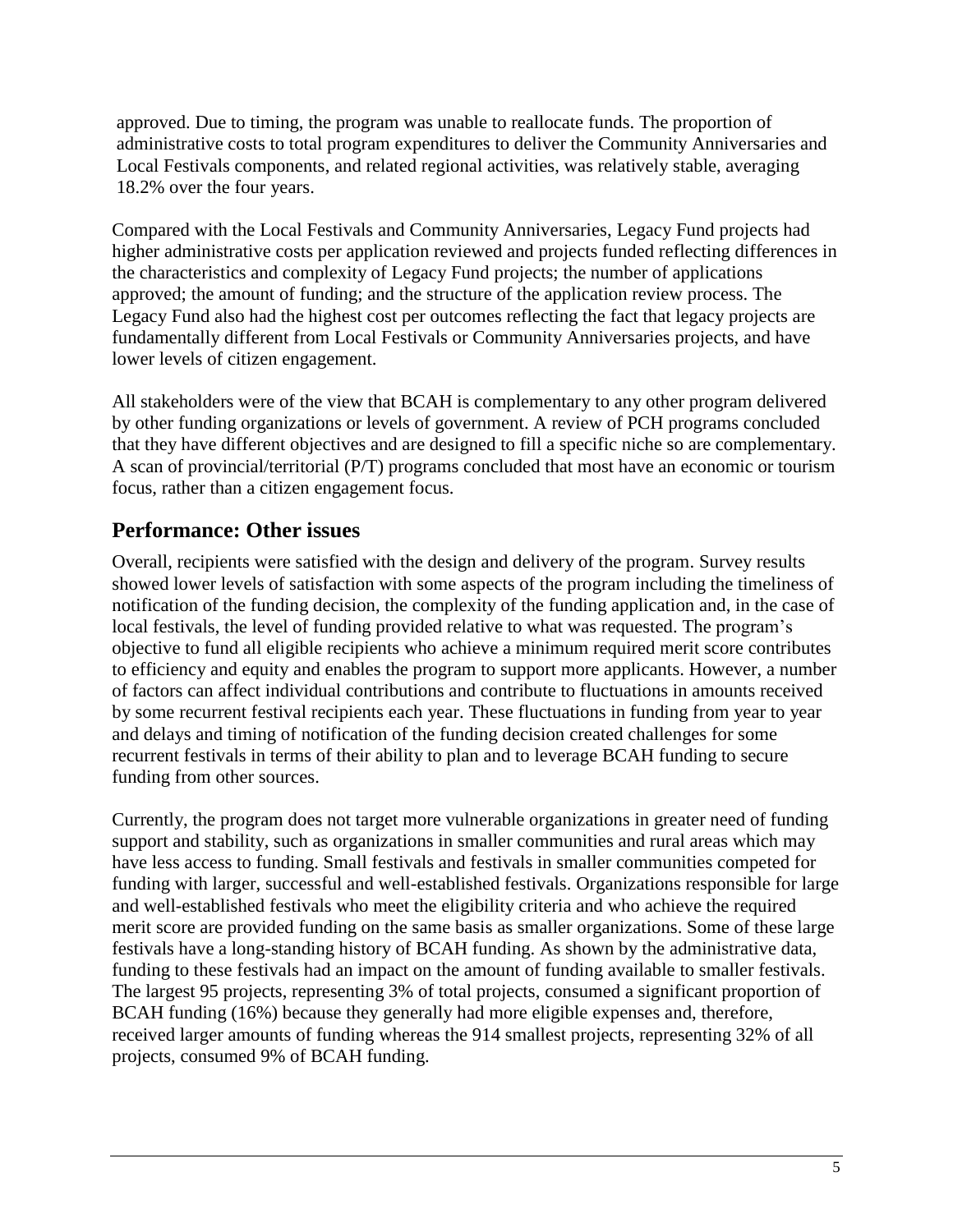Between 2011-2012 and 2014-2015, a number of legacy projects involved historic sites designated nationally or under provincial legislation. While the Legacy Fund application requires applicants to indicate that they have consulted and are in compliance with the *Standards and Guidelines for the Conservation of Historic Places in Canada*, the program does not obtain documentation confirming that projects have complied with the standards and guidelines.

The evaluation found that the program collects data on its immediate and intermediate outcomes and produces an annual performance report. There is strong evidence that the information is being analyzed and used for program improvements. However, the program does not collect data on its ultimate outcome, nor does it track of the program's contributions to GC diversity goals and PCH priorities (youth, OLMCs, Indigenous and ethno-cultural groups).

Stakeholders identified social and community benefits resulting from BCAH projects (e.g., social cohesion, pride and attachment to their community) but the program's logic model and performance measurement strategy do not include social, cultural, and community benefits derived from BCAH-funded projects.

# **Conclusions and recommendations**

## **Conclusions**

BCAH remains relevant. The evaluation evidence confirmed that there is a continued need for federal support to local festivals and commemorative events. The program has been responsive insofar as it funded almost all eligible Community Anniversaries and Local Festivals applicants and to a lesser extent Legacy Fund applicants. However, the demand for funding exceeded the available funds. The program aligned with both federal and departmental objectives and priorities during the period of the evaluation. Promoting citizen engagement in their communities is an appropriate role for the federal government.

While the Program has made on-going efforts to adjust the elements of its funding model to respond to issues with respect to fluctuations in funding year-to-year, it should continue to seek ways to support more vulnerable organizations in greater need of stability, such as organizations in smaller communities and rural areas who may have less access to funding. The program should review it funding to large well-established festivals, and the amounts they receive, to determine their continued need for funding support with the potential reallocation of funds to better support more vulnerable organizations or to projects that support PCH and GC priorities. Also, in the absence of documentation on the methodology used to arrive at the population grids/tools used to determine the merit score, the program should review these tools to ensure that they do not disadvantage smaller communities.

Overall, the program achieved its intended outcomes and exceeded its performance targets for its intermediate outcomes. The funding provided by BCAH is incremental in that most funded projects would have proceeded, but with a reduced scope, without the support provided by PCH. Funded organizations successfully leveraged BCAH funding to secure cash and in-kind support from municipal and community partners. The program had an impact on citizen engagement (partners, volunteers, local artists, artisans and heritage performers and local citizens) in local communities. It also increased the capacity of local community organizations to offer arts and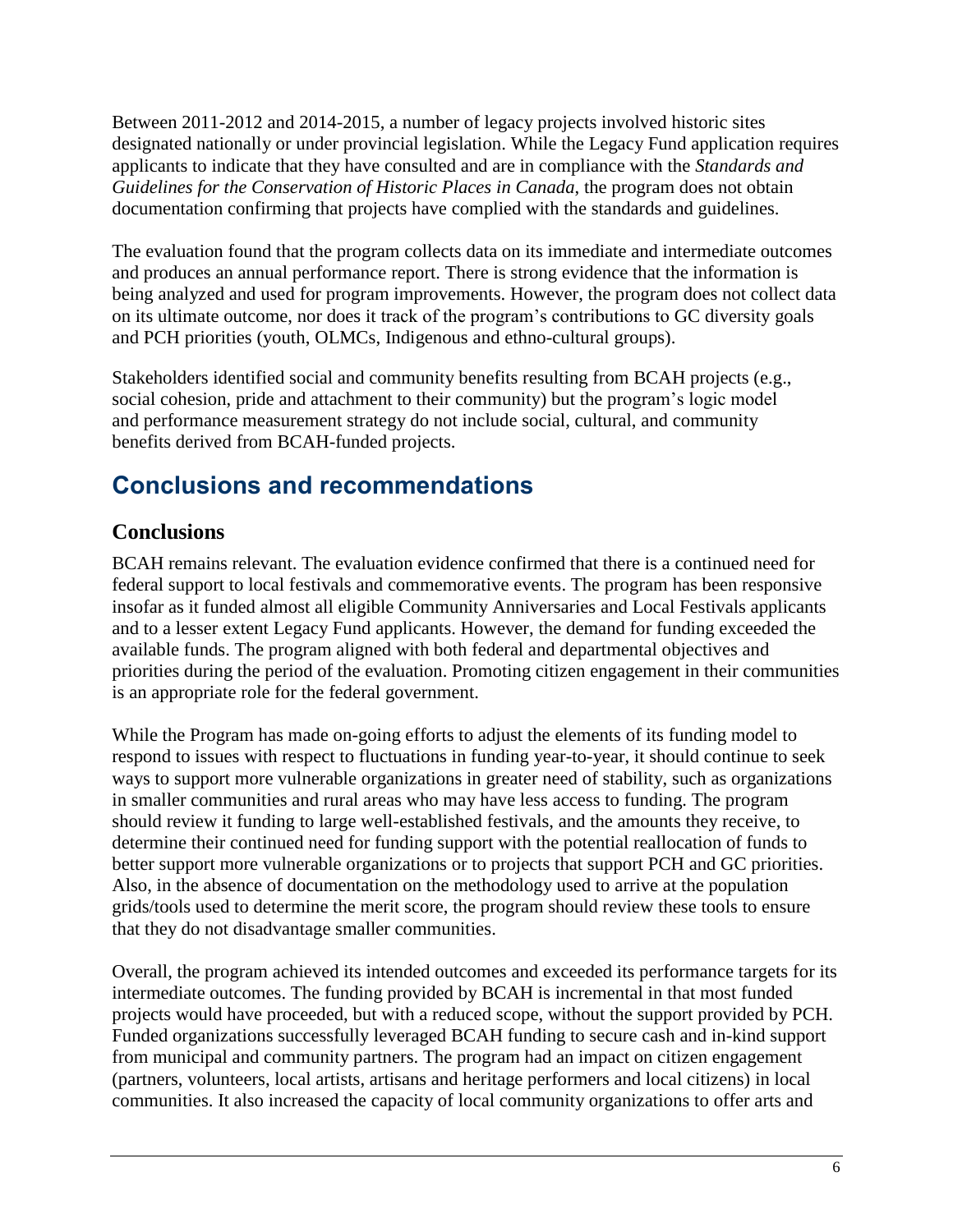heritage experiences to their communities. Anecdotal evidence and survey data suggested that the projects contributed to social and community benefits, although data on these longer-term impacts are not being systematically collected by the program.

There are opportunities for the program to improve efficiency while improving the service it provides to its funding recipients. The program's administration ratio was high for the period of the evaluation and the program encountered challenges in meeting its 26 week service standard for notification of funding decisions. However, in the case of the Local Festivals component, the majority of festivals are recurrent recipients, many are low risk and receive relatively small amounts of funding. Among the options the program could consider is further streamlining of application and assessment processes particularly for low-risk files, including the introduction of an accelerated approval process and the approval of funding for more than one year. This would contribute to reducing the application processing time and the time to notify recipients of the funding decision, improve efficiency and increase the satisfaction of recipients with the process. Further efficiencies could also be gained by clarifying and simplifying applications thereby reducing the number of interactions between recipients and program staff. Improvements in these areas would alleviate some of the administrative burden on program staff and recipients.

There are some areas where performance measurement could be strengthened including the identification of outcomes that better reflect the impact of Legacy Fund projects and the collection of data on the programs ultimate outcome and on the program's contributions to GC diversity goals and PCH priority groups (youth, OLMCs and Indigenous and ethno-cultural communities). Citizen engagement outcomes may be less relevant to Legacy Fund projects and the BCAH outcomes do not appear to resonate as strongly with Legacy Fund recipients suggesting that consideration be given to identifying performance indicators that better reflect Legacy Fund outcomes. Also, the collection of data on longer term impacts, including the social, cultural, and community benefits derived from BCAH-funded projects, would contribute to the ability to measure progress toward the achievement of BCAH's ultimate outcome and provide evidence of the longer-term impact of BCAH on Canadians. However, the collection of additional data must be balanced, with sensitivity to the burden on recipients and program staff and alignment with the directions being taken with respect to reporting by the Gs&Cs modernization initiative.

Although the *Standards and Guidelines for the Conservation of Historic Places in Canada* is not legally binding, and the program asks applicants to indicate on their application that they have consulted and complied with the standards and guidelines, to ensure the integrity of the historic sites there should be a greater burden of proof on recipients to demonstrate compliance with the standards and guidelines both before a project proceeds and upon completion of a project.

## **The way forward**

The BCAH program has demonstrated that it is an effective mechanism to support GC priorities to invest in vibrant communities, to celebrate our arts and heritage and to promote PCH citizen engagement objectives by the leveraging of PCH funding to acquire community partners, and by engaging local citizens through volunteerism and attendance. The evaluation evidence indicates that BCAH continues to be relevant in that there is limited funding available to smaller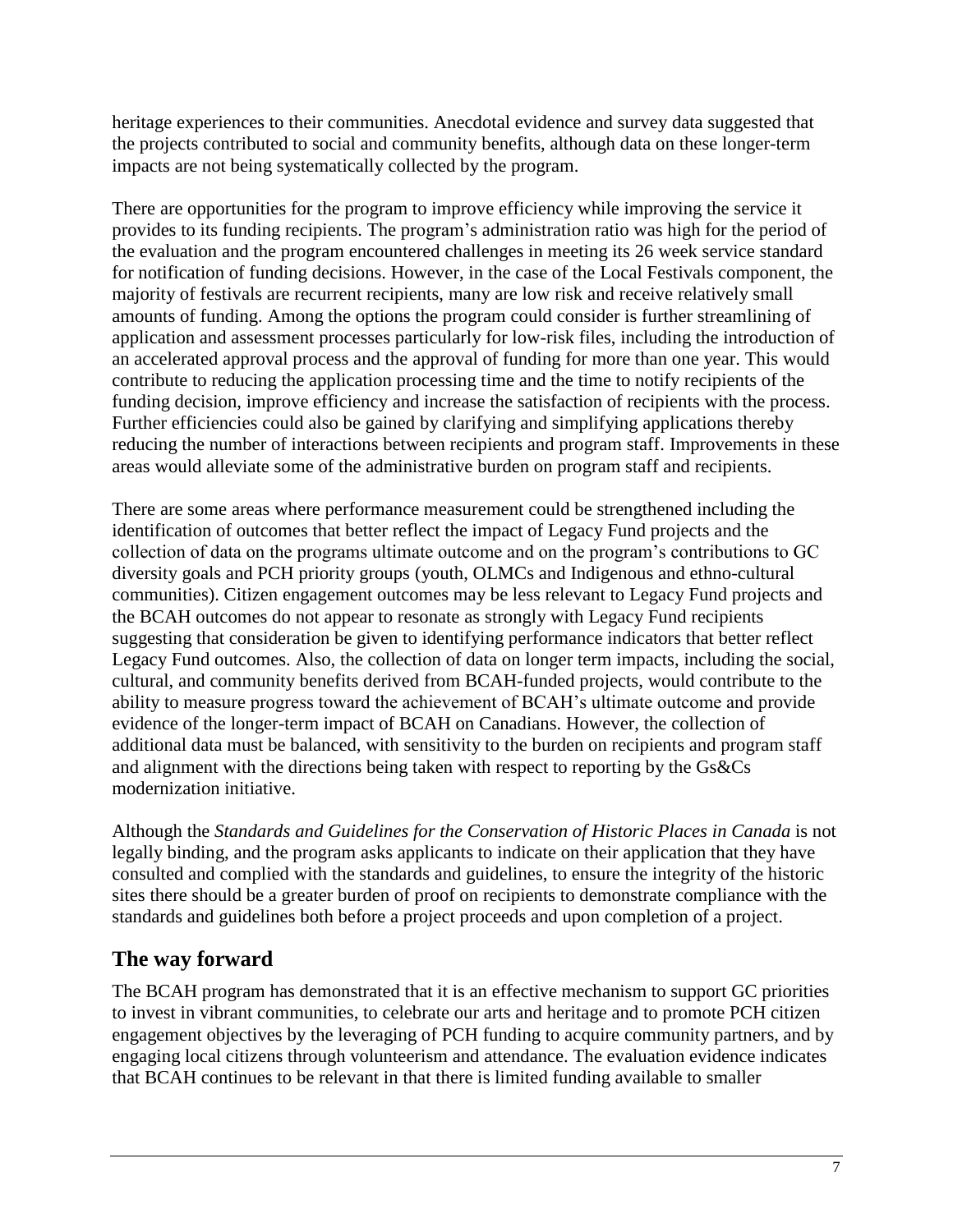communities and for festivals and commemorative anniversaries with the objective to engage citizens in their communities.

Budget 2016 introduced several broad policy themes of priority to the GC, including: diversity and inclusion; supporting efforts toward national reconciliation of indigenous and nonindigenous Canadians; engaging and supporting youth; and our environment. BCAH, given its flexibility and wide reach into communities across the country, particularly through its Local Festivals component, could be an effective policy instrument to contribute to GC priority themes, by putting a greater emphasis and potentially larger funding allocations to organizations and projects/events that reflect or contribute to the Government's priority areas.

Although not an explicit criteria for funding, survey evidence found that many of the BCAHfunded festivals had an ethno-cultural or multicultural dimension and some festivals also received funding from the Multiculturalism program at Citizenship and Immigration (CIC). However, as the two programs had different objectives, funding was determined to be complementary. With the transfer of the Multiculturalism program to PCH from CIC in 2015, however, the department will need to undertake a strategic policy exercise to examine interdependencies across PCH policies and programs, including the BCAH Local Festivals component, and consider how each program can best contribute to PCH strategic outcomes and to the Government's policy themes, including its broader diversity and inclusion agenda, and continue to ensure that duplication does not occur between these two programs.

Moving forward will entail a focus on more vulnerable communities and organizations, such as small communities and rural areas which have less access to funding and require funding stability, and on communities and organizations that promote the GC principles of diversity and inclusivity and which support PCH target groups ( youth, OLMCs, and Indigenous and ethnocultural groups) .

#### **Recommendations**

The following five recommendations emerged from the evaluation findings.

#### **Recommendation #1:**

To respond to GC diversity goals and PCH priorities such as youth, OLMCs, indigenous and ethno-cultural communities, and the needs of recipient organizations, the Assistant Deputy Minister (ADM) of Citizenship, Heritage and Regions should review BCAH's funding of Local Festivals, including the assessment criteria and tools, to ensure that they do not present unintended barriers to funding for smaller communities and organizations that support GC and PCH priorities.

#### **Recommendation #2:**

It is recommended that the ADM of Citizenship, Heritage and Regions find efficiencies by:

- streamlining the application, assessment and reporting processes, particularly for recurrent, low risk clients;
- reducing the time required to process files to meet established service standard timelines; and